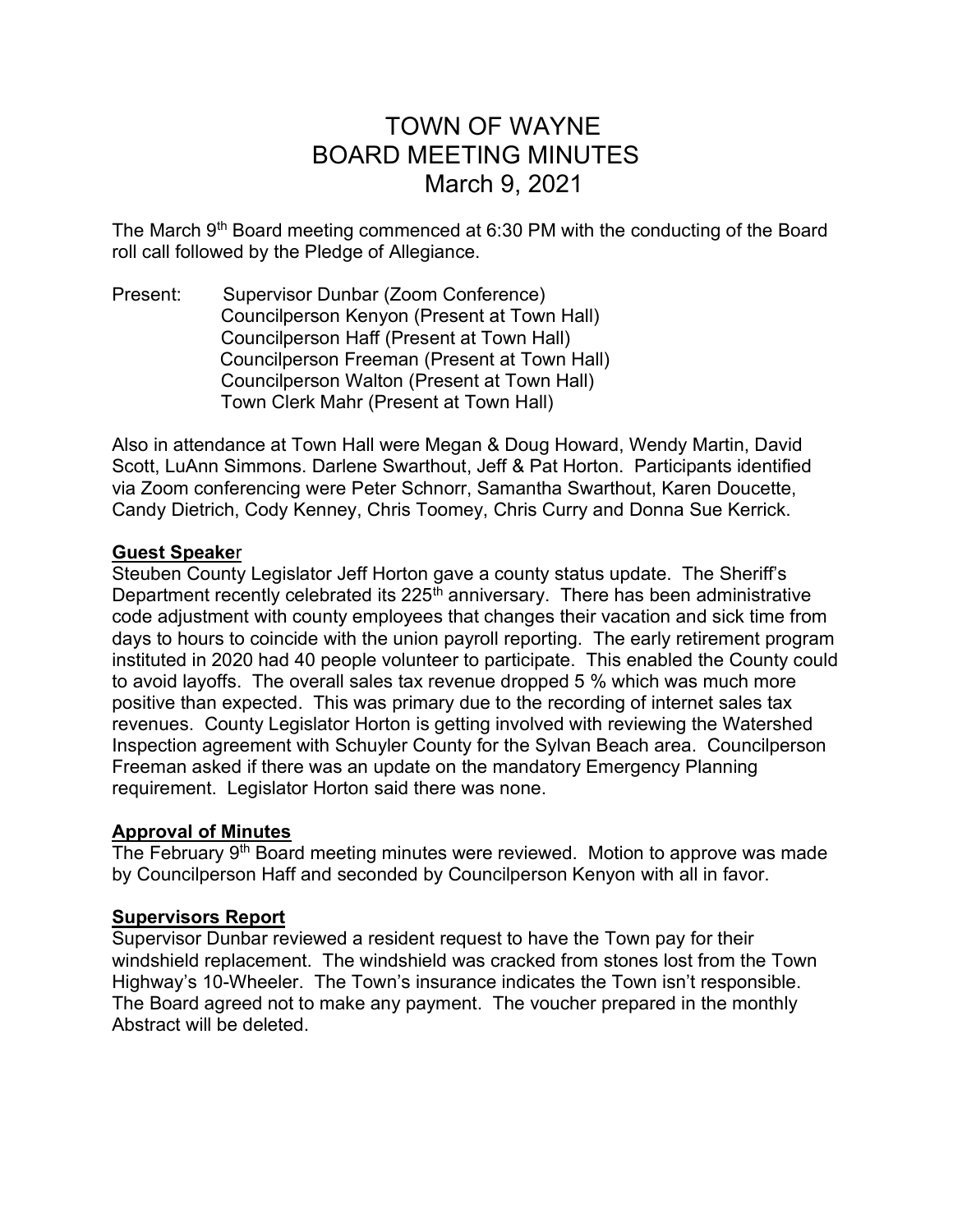The Town has received an offer to buy out the lease for the cell tower. No price was given. Councilpersons Haff and Walton expressed concerns that it was premature to consider selling the lease at this time.

A letter has been written by a landowner located on Keuka Village Road for remediation work to be done on the culvert boarding their property. Superintendent Howard investigated the situation with Jeff Parker from the County Soil & Water department. Their review indicated that the original culvert apron is in good shape and the repaired apron was not poured by either the Town or state so there is no requirement to give the landowner assistance to do the any remediation.

At 6:52 Councilperson Kenyon made a motion to enter into executive session to review the final volunteer openings from the January 19<sup>th</sup> organizational meeting. The motion was seconded by Councilperson Haff. At 6:58 Councilperson Kenyon made a motion that the Board come out of executive session, seconded by Councilperson Haff. The Board came out of Executive session with Councilperson Haff making a motion that Karen Doucette be named to the Town Ethics Board, Don Robbins be named as alternate to the Zoning Board and Sheryl Harnas be named as an alternate to the Planning Board. The motion was seconded by Councilperson Kenyon with the voting as follows:

| <b>Councilperson Freeman</b> | Yes |
|------------------------------|-----|
| <b>Councilperson Haff</b>    | Yes |
| <b>Supervisor Dunbar</b>     | Yes |
| <b>Councilperson Walton</b>  | Yes |
| <b>Councilperson Kenyon</b>  | Yes |

Supervisor Dunbar also discussed that the DEC will be drilling test wells at the inactive landfill. The driller offered to a drill test well for the Town's water system for \$2,000. The intent being to determine if the Town still needs to supply a separate water system to the (5) homes located near the Hall. Councilperson Freeman suggested that the Town should review what their legal obligations are and Councilperson Haff countered with a concern on legal expenses. Councilperson Kenyon suggested placing a cap on legal fee. Supervisor Dunbar will communicate this request to have the Town's attorney review before committing to any test drilling.

The Supervisor's Financial report was reviewed. Though the Town's tax monies have been deposited in the Highway and General Funds the dollar amounts have not shown up yet in the report. Petty cash still is not resolved. There are no new updates on potential proposals from Williamson Law for outsourcing payroll or implementing cloudbased software.

Councilperson Haff asked to see Bank Statements for General and Highway Funds. Supervisor Dunbar to provide copies of the statements. Councilperson Freeman questioned why the Justice account was negative. Supervisor Dunbar stated a couple of checks have disappeared. No motion was made to approve the Supervisor's Report.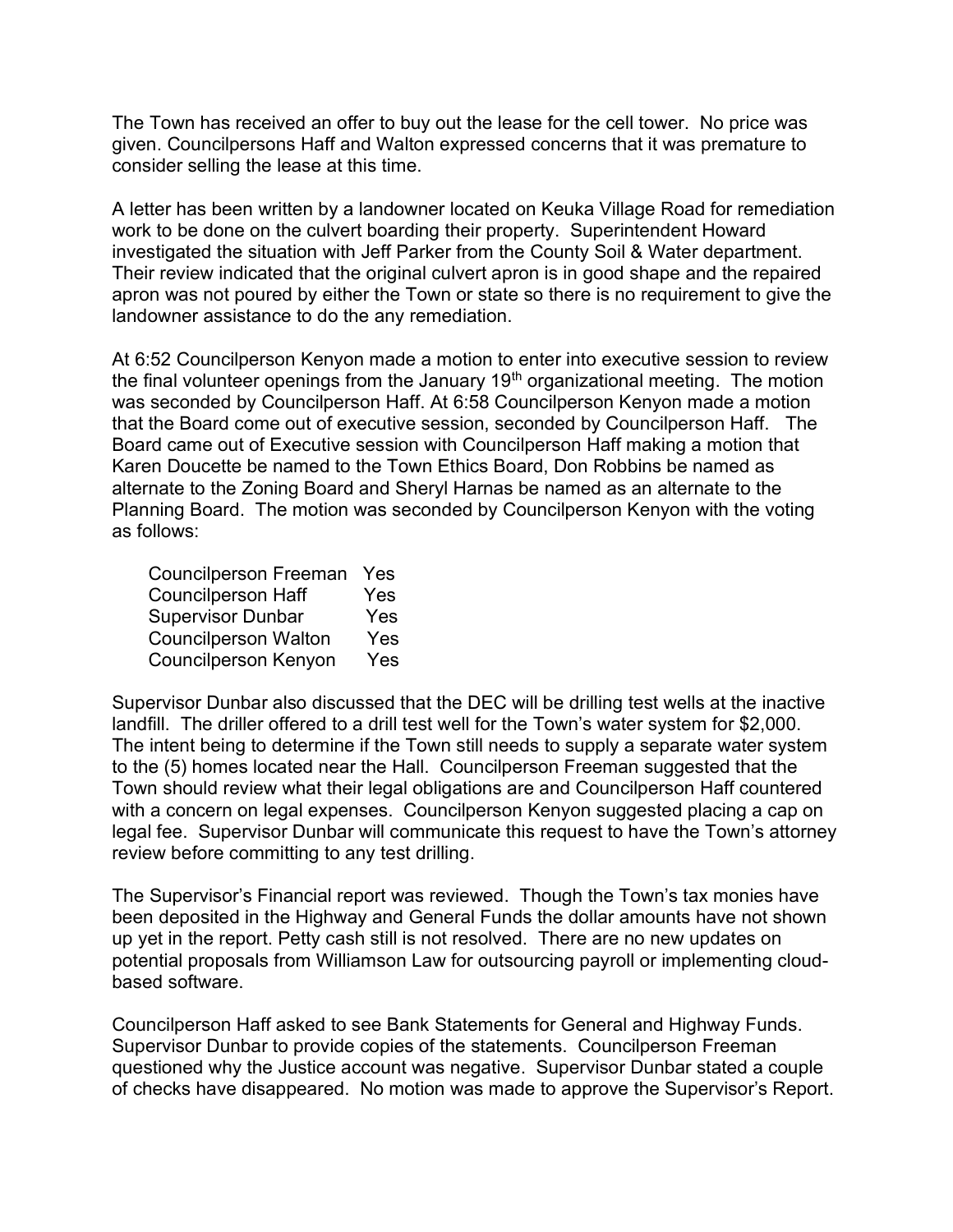# Clerks Report

The Clerk's monthly report for February was reviewed with no discussion. Motion to approve report was made by Councilperson Kenyon and seconded by Councilperson Haff with all in favor.

Abstract 3 Vouchers submitted were reviewed. Voucher number 33's dollar amount for the Assessor contract needed to be changed and Voucher number 51 needed to be deleted. After incorporating those changes the Abstract 3's vouchers were broken down as follows:

| • General Account | Vouchers 32 - 57 |               | \$28,889.43 |
|-------------------|------------------|---------------|-------------|
| • Highway Account | Vouchers 17 - 28 |               | \$14,173.89 |
| • Keuka Lighting  | Voucher 32       |               | 86.46       |
| • Trust & Agency  | Voucher 2        | $\mathcal{F}$ | 718.84      |

 Detail was provided on the Harter Secrest attorney fees voucher. Councilperson Kenyon asked for clarification on the 12/27 charge for a personal issue. Supervisor Dunbar to call Councilperson Kenyon to discuss. A motion to approve the revised Abstract 3 vouchers was made by Councilperson Freeman and seconded by Councilperson Walton with all in favor.

## 2021 Taxes

Clerk Mahr reviewed the 2021 Property tax collection figures as of March 1, 2021. \$2,361,523.81 have been collected which included \$737.66 in penalties. \$336,227.66 taxes are outstanding. Clerk Mahr stated that Steuben County decided to keep late fee penalties in place.

## Justice Report

The monthly report was presented with no discussion.

## Assessor Report

The monthly report was reviewed with no discussion..

#### Highway Superintendent

Superintendent Howard reported that 1,548 gallons of fuel was used in February. There were a lot of ice control purchases. The inventory for Town signs for that need to be replaced has to be updated. The large number of replacements could create a budget concern. Superintendent Howard to provide an estimate at next board meeting.

Superintendent Howard asked for approval to purchase a new rear tractor mower discussed at the last board meeting. The price for the mower is \$14,254.40. Supervisor Dunbar suggested waiting and looking for a used replacement tractor with an attachment. Superintendent Howard stated that this unit can be attached to another tractor if and when the current unit is replaced. Councilperson Haff asked if there was any update on the potential for a \$70,000 grant to buy a new tractor. Supervisor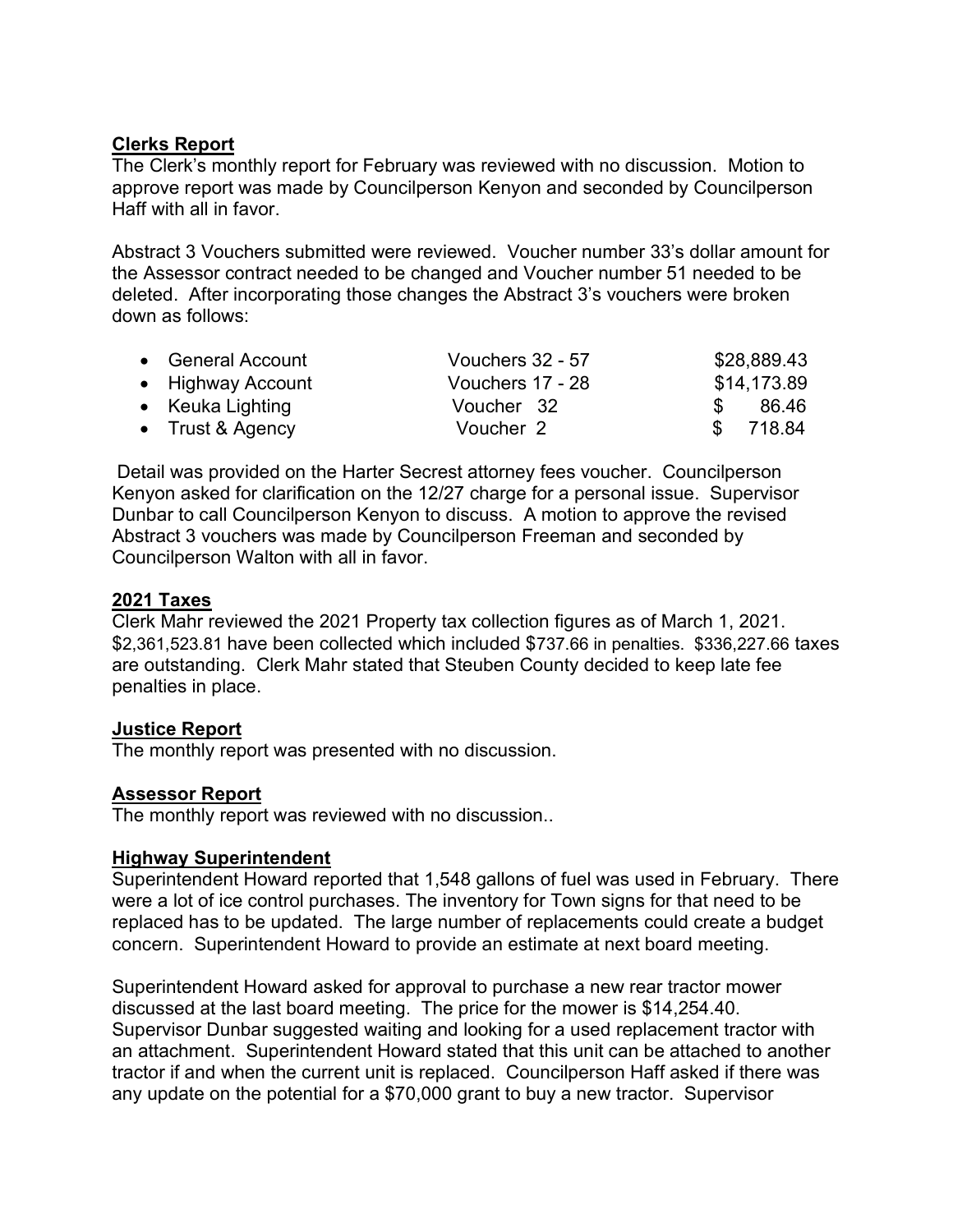Dunbar stated he has not done any recent follow-up on that option, adding that he has been reviewing used tractor prices and they are in the \$40,000 range. Councilperson Haff made a motion to buy the rear tractor unit. The motion was seconded by Councilperson Kenyon with the voting as follows:

 Councilperson Freeman Yes Councilperson Haff Yes Supervisor Dunbar No Councilperson Walton Yes Councilperson Kenyon Yes

Superintendent Howard is to find out delivery details. A permissive referendum will need to be done because the monies to pay for the equipment will come out of the Highway equipment reserve fund.

Superintendent Howard also asked that a No Parking sign be placed on Keuka Village Road on the southeast side of the Hyatt Hill intersection. Motion to install the sign was made by Councilperson Walton and seconded by Councilperson Freeman with the voting as follows:

 Councilperson Freeman Yes Councilperson Haff Yes Supervisor Dunbar Yes Councilperson Walton Yes Councilperson Kenyon Yes

The 2020 CHIPS reimbursement is still scheduled for the end of March. The Town received \$832.50 for scrap metal reimbursement.

The Town clean-up is scheduled for Saturday May 22<sup>nd</sup>. Announcement cards with date and fees to be presented at April board meeting.

Councilperson Haff asked for an update on the Town's 10-wheel International truck. Superintendent Howard stated that he would like to eventually replace it with the Western Star 10-wheeler currently operated by Nate Cook. This would take place if and when a new 10-wheeler is purchased. The 10-wheel International could still be used as a spare dump truck.

Councilperson Freeman Haff asked if the time clock for the payroll system for the highway union employees has been installed yet. Supervisor Dunbar did now the timeframe but is trying to coordinate it with the potential payroll changes. Councilperson Freeman reminded the Board that a time clock needs to be provided as part of the approved Union contract.

#### Code Enforcement Officer

The monthly code enforcement report was reviewed with no discussion. Councilperson